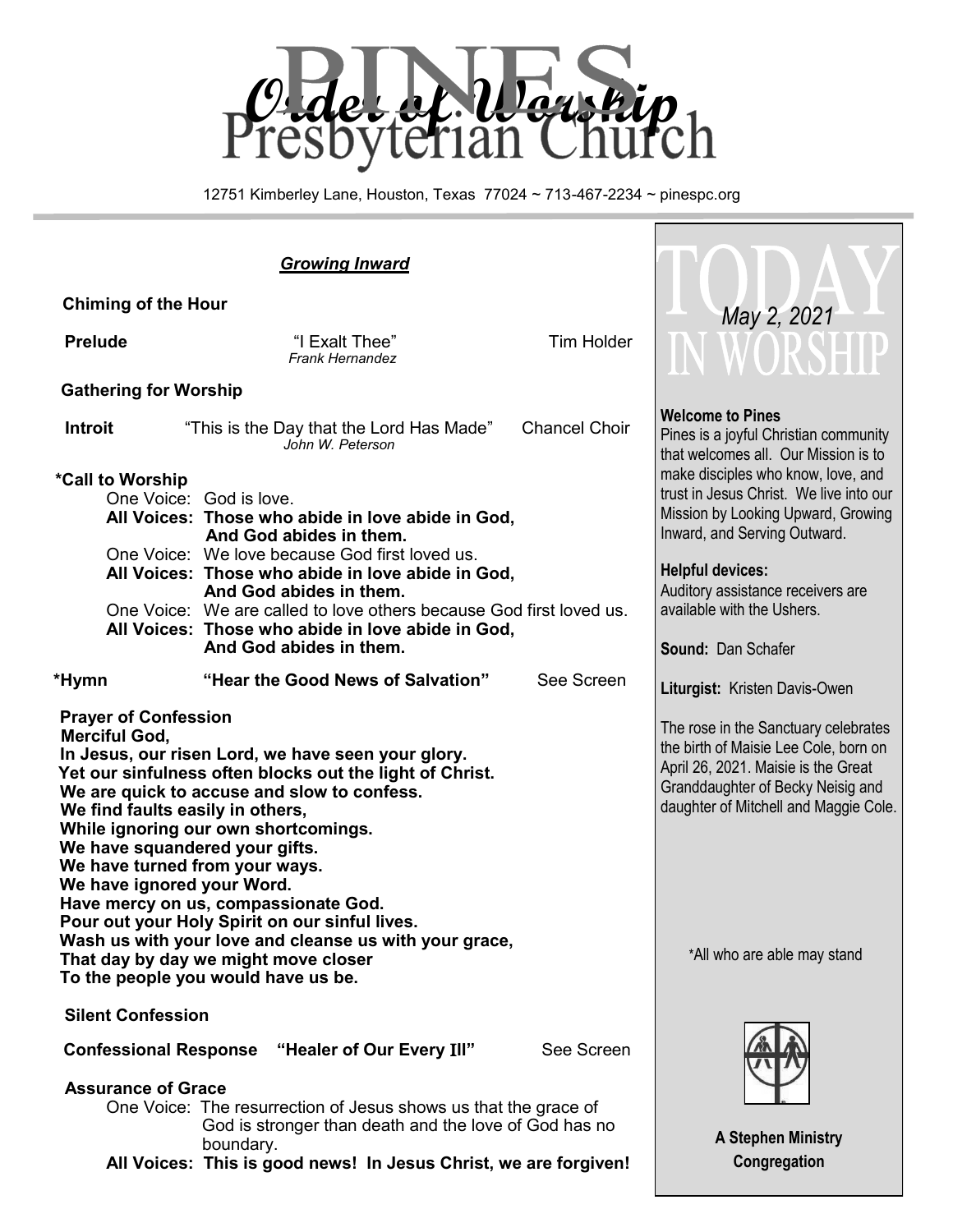**\*Gloria Patri** See Screen **Glory be to the Father, and to the Son, and to the Holy Ghost; As it was in the beginning, is now and ever shall be, world without end. Amen. Amen.** *Looking Upward* **Children's Message This, this is where children belong, welcomed as part of the worshiping throng. Water, God's Word, bread and cup, prayer and song: This is where children belong. This is where children belong. First Reading** 1 John 4:11-21 **Anthem** "My Jesus I Love Thee"Chancel Choir Adoniram J. Gordon **Second Reading Acts 8:26-40 Sermon** "Being Open" Jesse Parker **\*Hymn "Open My Eyes, That I May See"** See Screen  *Serving Outward*  **Celebration of the Lord's Supper The Lord's Prayer All Sing: Our Father, which art in heaven, hallowed be Thy name, Thy kingdom come, Thy will be done, on earth as it is in heaven. Give us this day, our daily bread; and forgive us our debts, as we forgive our debtors; and lead us not into temptation, but deliver us from evil, for Thine is the kingdom, and the power, and the glory, forever. Amen Hymn "There's a Wideness in God's Mercy"** See Screen **\*Charge and Benediction Benediction Response "All I Once Held Dear"** See Screen **\*Sending Out The Light of Christ \*Postlude** "Praise the Name of Jesus" Tim Holder *Roy Hicks, Jr.*

Words printed by permission CCLI 998238 Portions of our liturgy are from The Abingdon Worship Annual 2020. Copyright © 2019 by Abingdon Press. Used by permission.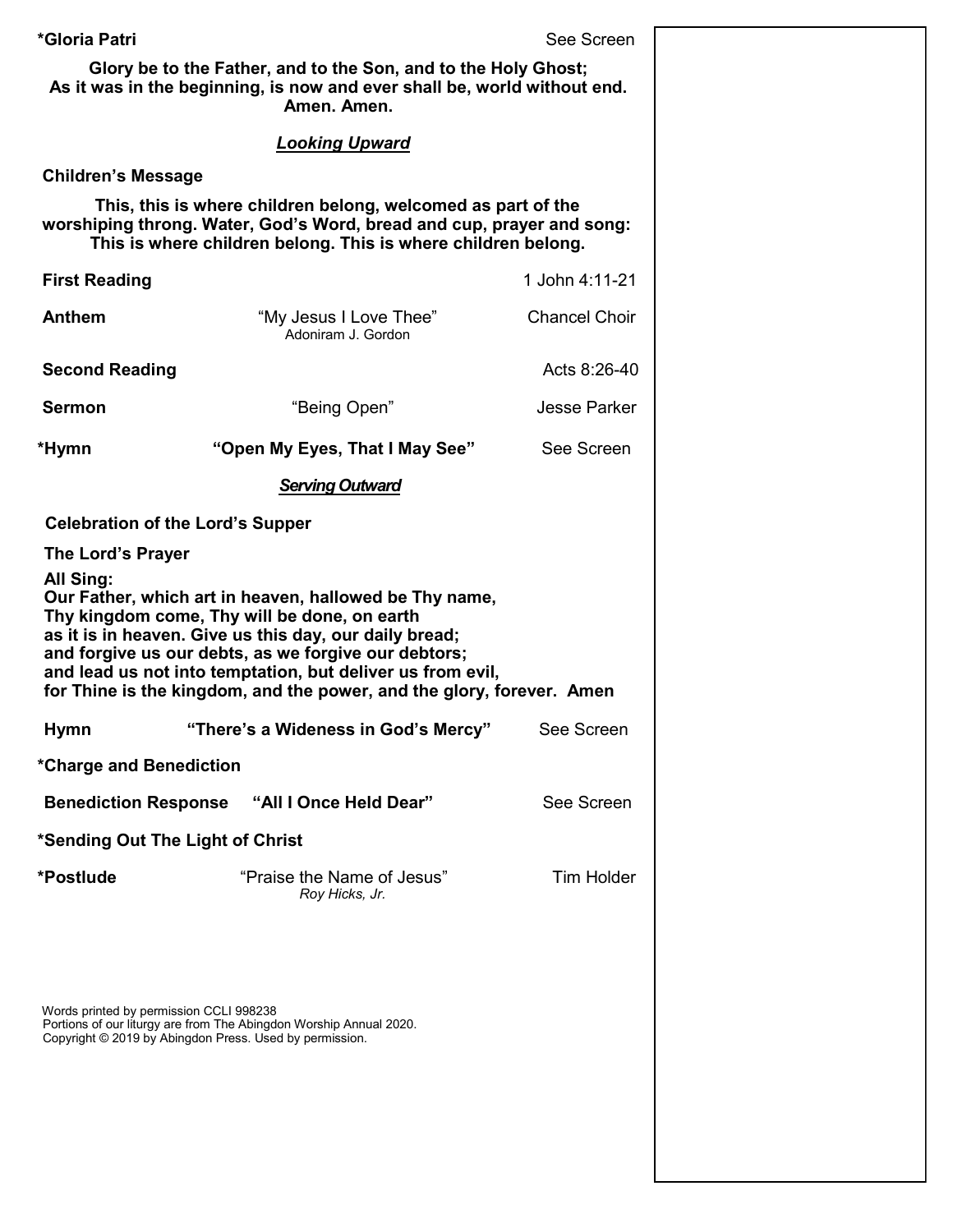# *Calendar for the Week of May 2, 2021*

| Today     | p.m.         | 5:00<br>8:00                                           | In-Car-Nation Worship cancelled today                                                                                                           |
|-----------|--------------|--------------------------------------------------------|-------------------------------------------------------------------------------------------------------------------------------------------------|
| Monday    | a.m.<br>p.m. | 10:00<br>1:00<br>5:00<br>6:00                          | .C3<br>Congregational Fellowship Committee MeetingC10<br>Staff Committee Meeting(Meet by Zoom)<br>Property Committee MeetingC3 and Zoom         |
| Tuesday   | a.m.<br>p.m. | 7:00<br>6:30                                           | Men's Bible Study(Meet by Zoom)<br>Missions Committee MeetingFellowship Hall                                                                    |
| Wednesday | p.m.         | 1:30<br>8:00                                           | Weekly Prayer TeamPrayer Room                                                                                                                   |
| Thursday  | p.m.         | 1:00                                                   | Lectionary Bible Study (Meet by Zoom)                                                                                                           |
| Friday    | a.m.         | 6:30                                                   | Taco and A PrayerFellowship Hall Kitchen                                                                                                        |
| Saturday  | a.m./p.m.    |                                                        |                                                                                                                                                 |
| Sunday    | a.m<br>p.m.  | 9:00<br>9:15<br>9:15<br>9:15<br>10:00<br>10:45<br>5:00 | Youth Sunday SchoolHigh School Room<br>Worship ServiceSanctuary/Live Streaming on Web<br>and Facebook<br>In-Car-Nation Worship Back parking lot |
|           | p.m.         | 8:00                                                   |                                                                                                                                                 |



**Instagram.com/pineshouston**

**Get the latest announcements and reminders right before events happen. Find us here: https://twitter.com/HoustonPines.** 

 **Find us on Facebook www.facebook.comPinesPresbyterian Church-1425251917704955/**

 **The newsletter is available in the Narthex for those unable to access it online.**

#### **SERMON NOTES**